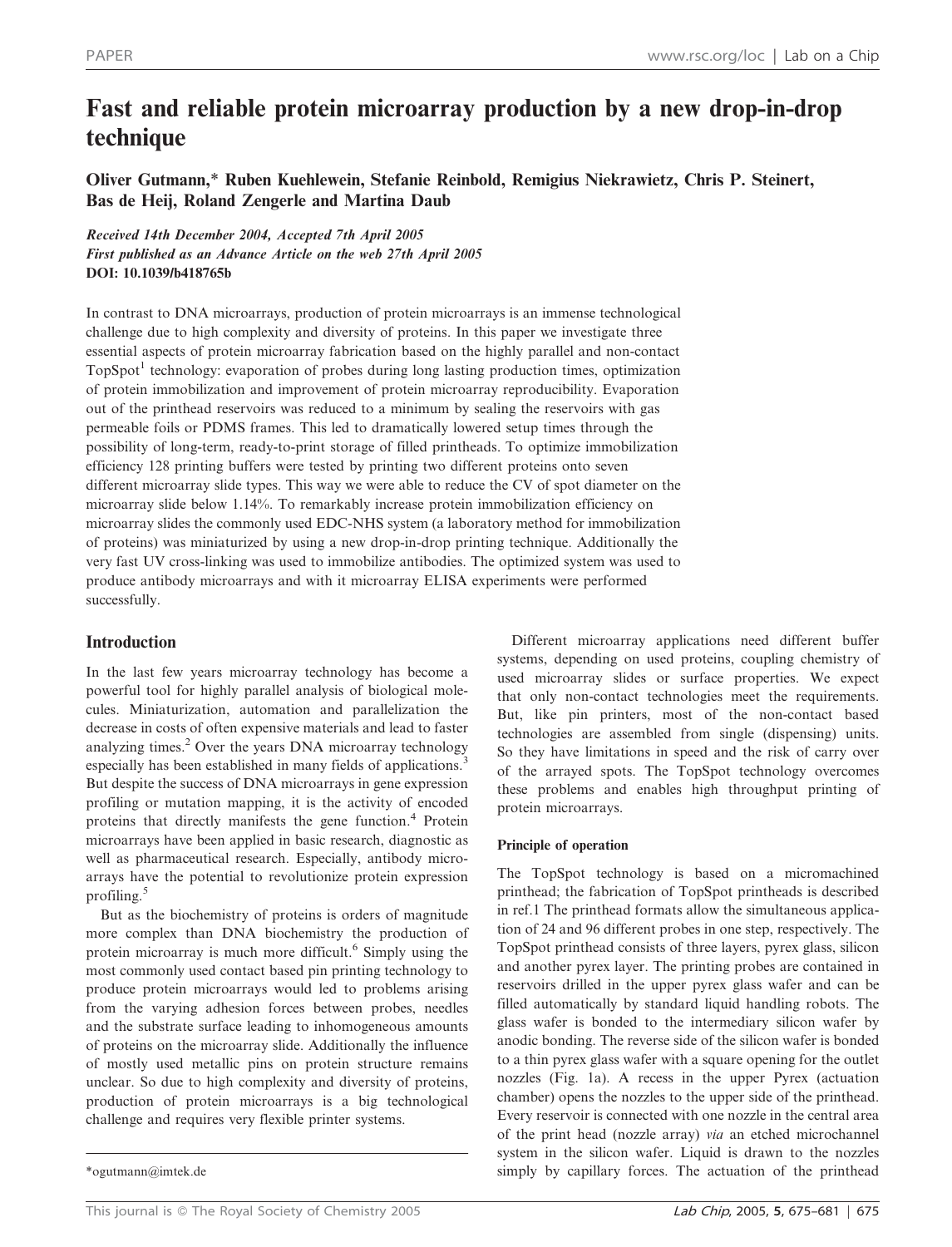

Fig. 1 (a) Picture of a printhead, (b) SEM picture of the 24 nozzles on the bottom side of the printhead, (c) working principle of TopSpot. 1, Filling of the printhead reservoirs. 2, Placing a piston into the printhead. 3, Actuation by moving the piston. 4, Retraction of the piston. (d) Picture of the used  $TopSpot@$  Modular Arrayer (TopSpot $(\widehat{R}/M)$ ). The instrument can handle up to 5 printheads simultaneously. A camera system and dedicated software make it possible to have an integrated quality assurance.

is done by a piezostack actuator and depicted in Fig. 1c. The actuator drives a piston into the actuation chamber of the micromachined printhead. This generates a pressure pulse that affects all nozzles simultaneously. If the pressure pulse amplitude is large enough, it overcomes the capillary forces of the channels and the surface tension of the fluids in the nozzles and droplets are accelerated out of them. To achieve a homogenous ejection of the droplets, the nozzle array is coated with a hydrophobic silane.<sup>7</sup>

One of the major advantages of the TopSpot technology over other nanoliter dispensing systems (e.g. inkjet printer) is that every nozzle can be supplied with another printing medium at the same time. So in contrast to the present procedures (e.g. pin printer, piezo tips) a contact-free high throughput production is possible.

In this work the TopSpot® Modular Arrayer" (TopSpot $\mathbb{R}/M$ ) was used for the production of microarrays.<sup>8</sup> The instrument is able to use up to 5 printheads simultaneously. The mobile axis system of TopSpot®/M can handle up to 40 standard substrates. An integrated camera system and dedicated software enables an integrated quality assurance (Fig. 1d.).

In earlier publications we discussed the use of the TopSpot technology for the printing of oligonucleotides.<sup>1</sup> This publication reports on three main aspects of protein microarray production: evaporation of probes out of the printhead reservoirs during sometimes long lasting production times, optimization of protein immobilization and improvement of the protein microarray reproducibility due to high spot homogeneity.

# Chemicals and materials

## a. Buffers

 $10\times$  PBS buffer [1.54 M phosphate buffered saline], Gibco BRL;  $20 \times$  SSC buffer [3.3 M sodium chloride sodium citrate], Gibco BRL; Sodium phosphate buffer  $[1 \ M =$ 141.96 g Na2HPO4, 137.99 g NaH2PO4?H2O in 2000 ml H2O (deion.). Carbonate buffer [1 M: 10.6 g sodiumcarbonate, 8.4 g sodiumbicarbonate in 200 ml H2O (deion.)]; Borate buffer  $[1 \text{ M}$ : 12.37 g boric acid, 4 g NaOH in 200 ml H<sub>2</sub>O (deion.)]; Boric acid, Sigma-Aldrich; Sodium carbonate, Sigma-Aldrich; Sodium bicarbonate, Sigma-Aldrich; DMSO [dimethylsulfoxide] [(CH<sub>3</sub>)<sub>2</sub>SO], Merck; Glycerol 99%  $[C_3H_8O_8]$ , ACROS ORGANICS; Betaine monohydrate  $[C_5H_{11}NO_2 \times H_2O]$ , Fluka; Washing solution:  $4 \times SSC/0.2\%$ Tween20/0.1% SDS.

#### b. Surfactants

Nonidet P40 Substitute, ionic surfactant, Fluka; RBS N, nonionic surfactant pH 7, Roth; SDS (sodium n-dodecyl sulfate), Roth; Tween20, Sigma-Aldrich.

#### c. Proteins and immobilization chemicals

BSA (Bovine Serum Albumin), fraction V, VWR; Donkey anti Rabbit IgG-Cy5 (H+L), Dianova; Donkey anti Mouse IgG-Cy5 (H+L), Dianova; Donkey anti Goat IgG-Cy5 (H+L), Dianova; Goat anti Human Protein C, American Diagnostics; Mouse anti BSA, Sigma Aldrich; Sheep anti Rabbit IgG-Cy3, Sigma Aldrich; Rabbit anti Sheep IgG, Sigma Aldrich; Ethyldimethyl-aminopropylcarbodiimide, EDC, Sigma Aldrich; N-hydroxy-succinimide, NHS, Sigma Aldrich.

## d. Microarray slides

ArrayLink hyphob, epoxy-modified glass slides, Genescan Europe AG; CMT-GAPS2, amino-modified glass slides, Corning; QMT Epoxy, epoxy-modified glass slides, Quantifoil; PMMA, plastic slides, Genescan Europe AG; PamChip, porous microarray matrix, PamGene International B.V.; Nexterion Slide Aminosilane, amino-modified glass slides, Schott Nexterion AG; ez-rays aminosilane, amino-modified glass slides, Apogent Discoveries.

#### e. Sealing foils

PTFE membrane, 0.2 µm pores, GoreTex; PTFE membrane with PES supporting tissue,  $0.2 \mu m$  pores, Schleicher & Schuell GmbH; Silicone membrane, 50 shore, Helmuth Socke GmbH; Silicone membrane, 60–70 shore, Helmuth Socke GmbH; Gas permeable adhesive seal, AB-0718 clear, microtiterplate sealing, Abgene House; PDMS, Sylgard 184, Dow Corning.

#### f. Devices and software

UV StrataLinker 2400, Stratagene, USA; Bioanalyzer 4F/4S Fluorescencereader, La Vision Biotech, Germany; Highspeed-Videostroboscope MOCON-RT, VISIT GmbH & Co. KG, Germany; NeuroCheck®, NeuroCheck, Germany.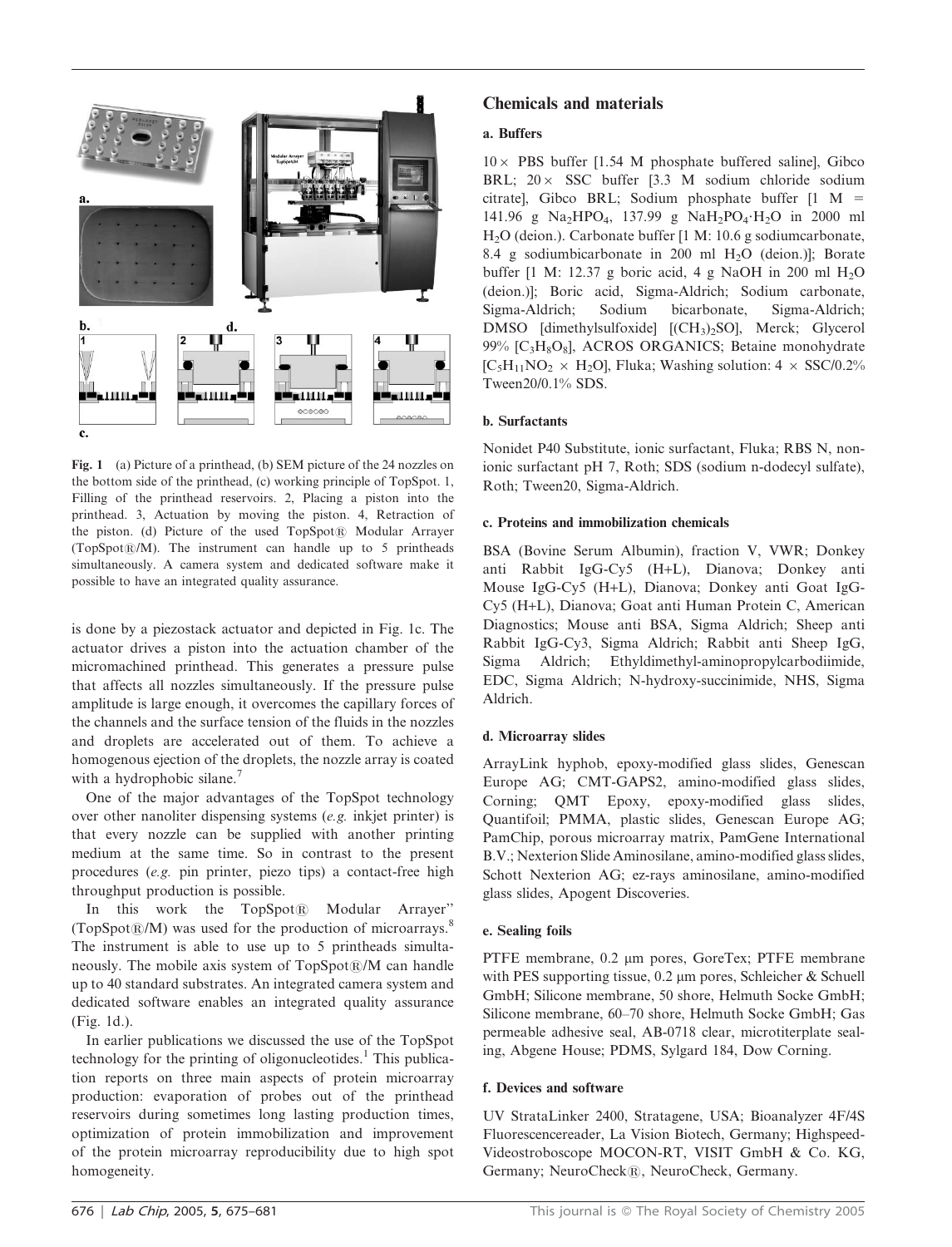## Results and discussion

Three main aspects of protein microarray production were examined: optimization of protein immobilization, evaporation of probes during long lasting fabrication times and improvement of protein microarray reproducibility.

## Carry-over test

In our publication we investigated printing with 24 channel printheads. Parameters for diameter and pitch of the nozzles were 50  $\mu$ m and 500  $\mu$ m. In this highly parallel system it is of prime interest to evaluate that no cross-talk between the 24 nozzles occurred. Since the printhead is re-used it is very important to evaluate the washing procedure of the printhead to guarantee no carry over of former fillings to the next usage of the printhead. This was already shown for oligonucleotides applications.<sup>9</sup> To develop and test the washing procedure for protein applications every second reservoir was filled with Cy5-labeled BSA or antibodies (each 200  $\mu$ g ml<sup>-1</sup>) and the other reservoirs with pure printing buffer. The array was printed onto microarray slides and detected via fluorescence reader (La Vision Biotech, Germany, sensitivity up to  $<$ 0.8 Cy3 molecules  $\mu$ m<sup>-2</sup>). Without cross-talk between the 24 nozzles of the printhead they should look like a checker board. Afterwards the checkerboard-like filled printhead was cleaned according to the following washing procedure: First a rinsing step with 5% v/v RBS N, followed by an ultrasonic bath, a second rinsing in deionized water and a second ultrasonic bath with deionized water. Then the checkerboardlike filling was inversed, so every nozzle, which was filled with Cy5-labeled BSA or antibodies (each 200  $\mu$ g ml<sup>-1</sup>) before is now filled with buffer solution. In the fluorescence reader, no remnants of former filling should be detectable, not even at very high exposure times.

Extensive printing of checkerboard like arrays showed on the one hand no cross talk of the different microchannels, nozzles and dispensed droplets even after thousands of printed arrays. On the other hand the re-usage of printheads showed that after washing and re-using of printheads no carry-over of formerly printed media was detectable (Fig. 2).



Fig. 2 Carry-over test: The printhead was filled with Cy5-labeled BSA and buffer like a checker board. a, The printed microarrays were evaluated in a fluorescence reader b. Afterwards the printheads were washed, refilled with the inversed checkerboard filling and printed. c, The whole procedure was repeated 5 times, b to f. In the quantification of the  $4 \times 6$  arrays only the spots with Cy5-BSA are visible, that means both no cross-talk between nozzles and no carry-over occurs.

So the experiments ascertain carry-over and cross-talk free printing of protein microarrays. With it a prime critical point of microarray production is solved enabling high quality and high throughput protein microarray fabrication.

## Avoiding evaporation of probes

Microarray production runs sometimes take a long time, depending on the amount of features on the microarray and batch size. Evaporation of probes out of the printhead reservoirs could lead to a gradient of concentration during the print run or in the worst case to blackout of printhead nozzles due to salt out effects. To achieve a highly reproducible microarray quality it is of prime interest to reduce this evaporation to a negligible minimum. To avoid evaporation out of the printhead reservoirs six reservoir sealings were tested to cover directly the printhead reservoirs during printing. Additionally a peltier cooling unit is implemented on the TopSpot printer device to cool the printhead near to the dew point during usage. Deionized water was filled into the printhead reservoirs and printed until one of the reservoirs was empty. The maximum number of prints was counted and compared to the theoretically possible number of prints without any evaporation.

Experiments showed that the cooling effect of the integrated peltier cooling unit is insufficient. Almost no effect of the cooling was detectable. Beside this, cooling generally increases the viscosity of printing solution. High viscosity is a critical parameter for dispensing fluids, so it is favorable not to increase the viscosity of printing solution by cooling down to low temperatures.

As an alternative solution six sealing foils were tested to cover directly the printhead reservoirs during printing. In the experiments evaporation was reduced to a minimum by sealing the reservoirs with commercially available gas permeable foils or selfcasted PDMS frames. With it, nearly the theoretical maximum number of dispensing cycles with a printhead filling was achieved (Fig. 3). So even long lasting microarray



Fig. 3 Maximum achievable dispensing cycles with and without reservoir sealing during printing. Theoretically, with a droplet volume of 0.83 nl and a reservoir filling of 5 µl deionized water per reservoir 6024 dispensing cycles should be possible. Without sealing the cooling showed almost no effect (both approx. 3000 prints). Using the adhesive MTP-foil (5437 prints) and the PDMS frame (5913 prints) increased the number of maximum prints close to the theoretical value; proof of low evaporation out of the reservoirs.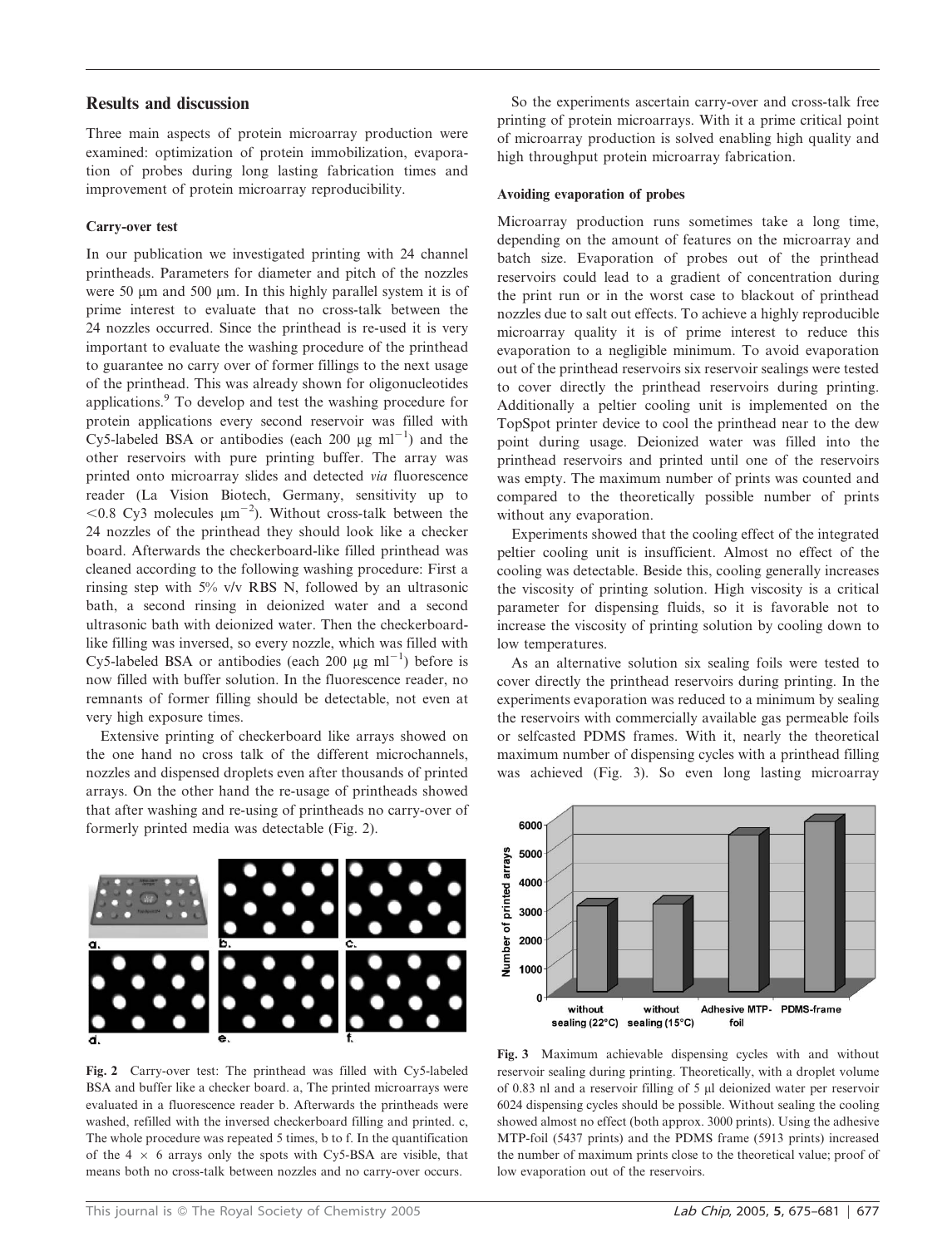production runs result in high reproducible microarray quality with no gradient of concentration of probe molecules and blackout of printhead nozzles due to salt out effects.

#### Storage of filled printheads

A dew-point controlled stage was developed as external cooling station for storage of filled printheads. The filled printhead was stored on the stage  $0.3 \degree C$  from the dew-point and was re-used in several printing runs during one week. In the fluorescence reader the change of Cy3 signal of printed spots was measured. The small changes in the measured Cy3 signal of printed spots showed the very low evaporation out of the printhead reservoirs. The printheads remained ready-toprint. So setup times for protein microarray production could be lowered dramatically and with it reagent consumption of expensive protein solutions is reduced.

#### Reproducibility of protein dispensing

During printing protein microarrays the reproducibility of the spot diameter and horizontal deflection of dispensed spots was evaluated. Therefore a stroboscopic camera was used to evaluate droplet tear off, flight and impact on microarray slides of different printing media in a time resolved measurement. Due to the arrangement of the nozzles on the printhead in several lines it is only possible to evaluate 6 but not all 24 nozzles at the same time by this stroboscopic method. Therefore we used a fixed camera system, mounted on the TopSpot printer device. Each printed array on a slide was photographed automatically right after the print. By geometric outline analysis (NeuroCheck $^{(8)}$ ) the spot diameter and horizontal deflection of dispensed spots from their correct 500 µm spacing was determined.

With it we were able to improve the reproducibility of droplet dispensing depending on used printing buffer (Table 1). The optimized printing buffers (highest protein immobilization) showed CVs of spot diameter below 1.14% on Corning GAPS2, the slides with highest spot reproducibility. The evaluation of spot deflection showed an average deflection lower than  $\pm 15$  µm from their correct 500 µm spacing. This represents less than 7.5% of the spot diameter and represents no problem for the spot finding of fluorescence scanners.

Both the high spot position and spot diameter reproducibility of the optimized system enabled an increase of spot density by a factor of 4 by printing between spots of already printed arrays at 500 µm pitch, resulting in a 250 µm spacing of

Table 1 Scheme of printing buffer optimisation: 128 different protein printing buffers in different concentrations and pH values were used to solve two different proteins, which were printed onto seven microarray slide types. After immobilization a fluorescence reader was used to evaluate the efficacy of immobilization

| Printing buffer (each in 0.5,<br>$0.4, 0.3, 0.2, 0.1, 0.05$ M) |     | pH range |      |      |
|----------------------------------------------------------------|-----|----------|------|------|
| Sodium phosphate                                               | 6.0 | 6.8      | 74   | 8.0  |
| <b>PBS</b>                                                     | 6.0 | 6.8      | 74   | 7.8  |
| <b>SSC</b>                                                     | 6.0 | 6.5      | 70   | 7.6  |
| Borate (not in $0.5$ M, $0.4$ M)                               | 7.7 | 8.0      | 8.5  | 9.0  |
| Borate (not in $0.5$ M, $0.4$ M)                               | 9.2 | 9.6      | 10.0 | 10.4 |
| Sodium carbonate                                               | 9.2 | 9.6      | 10.0 | 10.4 |



Fig. 4 Higher spot densities were achieved by printing between spots of already printed arrays (500  $\mu$ m pitch), resulting in a 250  $\mu$ m spacing of spots. a. Image of spots using the mounted camera system (online quality control). The light dots in the middle of the spots are from reflection of light of the wet droplets. b. Fluorescence reader image of spots after immobilization.

spots (Fig. 4). An online quality control of the microarray printing run is possible based on the mounted camera system.

#### Protein immobilization

Protein microarray usage depends on good and reproducible immobilization of proteins to the slide surface. To optimize protein immobilization we investigated over 128 different protein printing buffers by printing two different proteins (BSA-Cy5 and Donkey anti Goat IgG-Cy5 antibody) onto seven microarray slide types (Table 2). The proteins were immobilized to the slide surface over 2 h in a humid box at  $37$  °C. Afterwards unbound material was removed by washing the slides 3 times for 10 min in washing solution, rinsed quickly in deionized water and dried with nitrogen. For the evaluation of protein immobilization the fluorescence intensity was measured in the fluorescence reader. Both protocols were used as standard protocols.

The results showed that immobilization is highly dependent on the interaction of used slide surface modification and appropriate printing buffer. The results of the printing buffer optimization are summarized in Table 2. Best immobilization results were obtained on ArrayLink hyphob (Genescan), CMT-GAPS2 (Corning) and QMT Epoxy (Quantifoil) microarray slides, independent of protein used.

Table 2 Summary of the printing buffer optimisation. Best immobilization was achieved at low salt concentrations and higher pH values, independent of buffer used. Only very small variations were observed between the different printed proteins. The buffers showed CV of the spot diameter on Corning slides under 1.14%. Comparing the buffers, absolute best results were achieved with sodium phosphate and sodium carbonate buffer, independent of used microarray slide

| Printing buffer  | Highest<br>immobilization<br>of DaM IgG-Cy5 of BSA-Cy5 | Highest<br>immobilization | CV of spot<br>diameter on<br>Corning slide |
|------------------|--------------------------------------------------------|---------------------------|--------------------------------------------|
| <b>PBS</b>       | $0.05$ M<br>pH 7.8                                     | $0.05$ M<br>pH 7.4        | 0.53                                       |
| Sodium phosphate | $0.1$ M<br>pH 8.0                                      | $0.1$ M<br>pH 8.0         | 0.51                                       |
| <b>Borate</b>    | $0.1\ M$<br>pH 9.6                                     | $0.05$ M<br>pH 7.7        | 0.47                                       |
| SSC              | $0.05$ M<br>pH 7.6                                     | $0.1$ M<br>pH 7.0         | 1.14                                       |
| Sodium carbonate | $0.1\ M$<br>pH 9.6                                     | $0.1\ M$<br>pH 9.6        | 0.49                                       |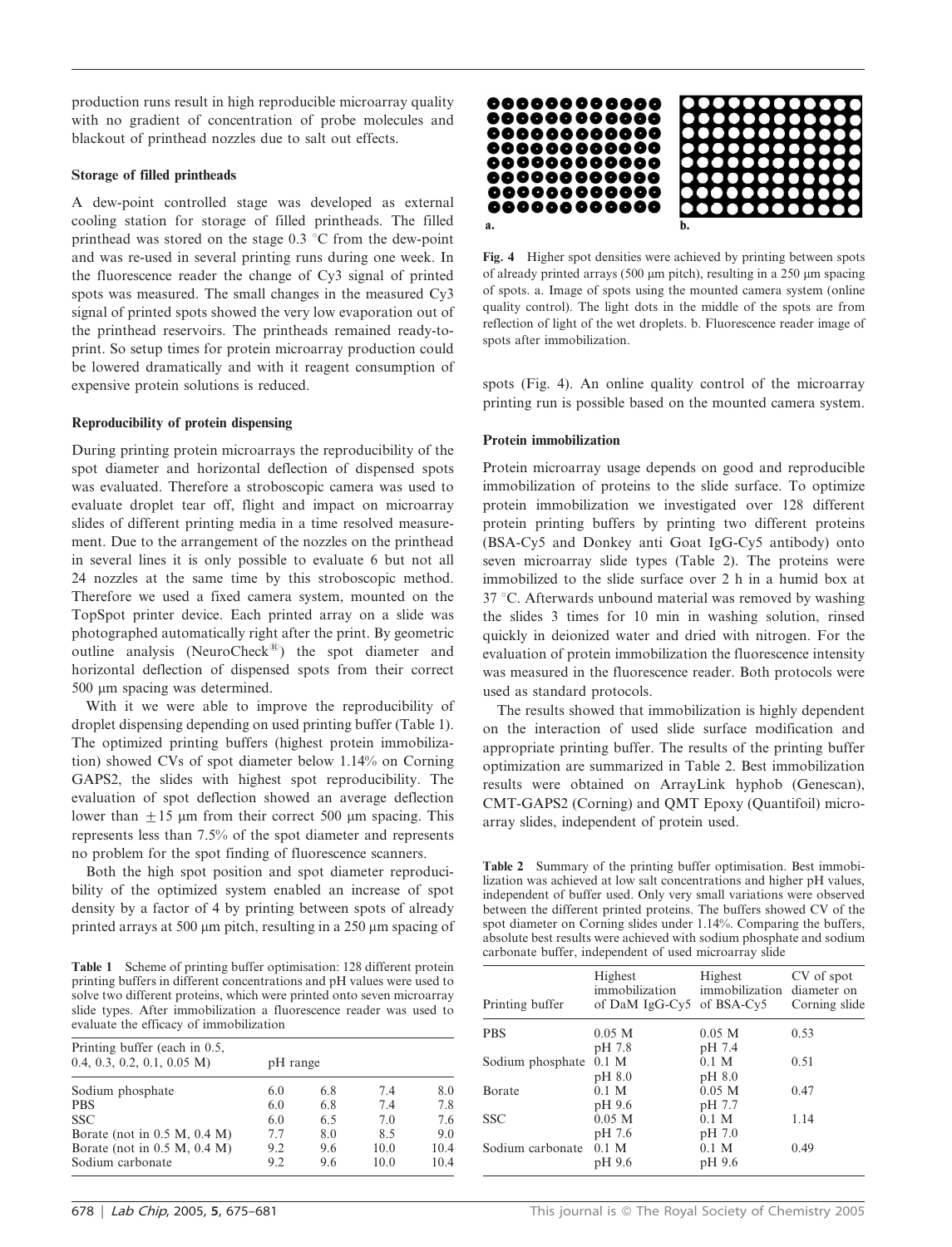## Increasing protein immobilization by a new drop-in-drop printing technique

To increase protein immobilization on microarray slides a new drop-in-drop printing technique was established to use the well known EDC-NHS affinity ligand coupling chemistry.<sup>10</sup> NHSesters react with amines to form amide bonds. EDC is a zerolength cross-linker and effects direct coupling between carboxylates  $(-COOH)$  and primary amines  $(-NH<sub>2</sub>)$ . The problem of using the EDC-NHS system for microarray printing is that the reaction starts immediately after the two partners are mixed. So if the printhead reservoirs are filled with a mixture of both reaction partners and protein the immobilization reaction starts already in the printhead. In the following printing sequence this led to protein arrays on the first printed slides which are more weakly immobilized than arrays on the last slides. Another problem is the risk of protein clogging, leading to blackouts of printhead nozzles.

To circumvent these problems the drop-in-drop printing technique was implemented. Two printheads were used in parallel. The first printhead was filled with 200  $\mu$ g ml<sup>-1</sup> Donkey anti Mouse IgG-Cy5 with 10 vol% EDC in the optimized printing buffer. The second printhead was filled with optimized printing buffer and 10 vol<sup>%</sup> NHS. This printhead was used to print immediately into the humid spots of the formerly printed array of the first printhead. With it the EDC–NHS reaction starts for every array at a defined starting point independently of position in the printing sequence.

Essential for the drop-in-drop technique is to understand what happens if a droplet hits a printed spot on the slide. The experiments with a stroboscopic camera showed that neither the printed spot nor the flying droplet burst when hitting one another. Also it could be shown that it is possible to hit precisely a formerly printed spot. Compared to the ''single spot'' the diameter of the ''double spot'' increased about 20% depending on the microarray slide properties used, ranging from hydrophobic to hydrophilic (Fig. 5a and b). But very important for the technique was the fact that it was highly reproducible.

While using the EDC-NHS system for protein immobilization we were able to increase the fluorescence signal depending on microarray slide used. Maximum increase was detectable on the PMMA slides  $(30.5 \times)$  followed by CMT GAPS2  $(6.6 \times)$  and ArrayLink hyphob  $(2.4 \times)$  compared to the standard immobilization protocol (Fig. 5c). On the other hand the immobilization time could be reduced to 30 min (instead of 2 h) without less immobilization. The good results on PMMA are affected by two facts: Very low immobilization while using the standard protocol and the fact that PMMA offers carboxyl groups on the surface, which are used by EDC and NHS to form an aminoreactive NHS-ester.

The system showed successfully its potential to increase the immobilization. The drop-in-drop technique is ideal for the EDC-NHS system, but also applicable with other two component coupling systems. Above all it enables a defined starting point of the coupling reaction independently of position in printing sequence and therefore it circumvents the risk of protein clogging and leads to no blackouts of printhead nozzles.



Fig. 5 Drop-in-drop printing. a, First array of a printhead: Donkey anti mouse IgG 200  $\mu$ g ml<sup>-1</sup> in 0.1 M sodium phosphate pH 8 with 10 vol% EDC on ArrayLink hyphob. b, Second array printed onto the provided array, one second later, with another printhead: 10 vol<sup>%</sup> NHS in printing buffer. In evidence the precise hitting of both arrays resulting in increased spot diameters. c, The standard immobilization (printed on doubled spot size) compared to the drop-in-drop EDC-NHS immobilization. The fluorescence signal of printed 200  $\mu$ g ml<sup>-1</sup> Donkey anti mouse IgG-Cy5 was increased up to 30 fold.

An inherent problem of all non-oriented protein immobilization, like for example with all chemical surface modification of common microarray slides as well as the EDC-NHS method, is the potential of inadvertent masking of epitopes of antibodies, active sites of enzymes or binding sites of receptors. So a validation of the performance of each immobilized antibody has to be performed. This is required for all chemical immobilization strategies (common microarray slides as well as EDC-NHS method). We have performed a complete microarray-ELISA to evaluate the amount of immobilization and accessibility of epitope (see following section). Another strategy would be the specific orientation of capture agents that their binding sites are oriented toward the solution phase as shown by Peluso et  $al$ <sup>5</sup> A disadvantage of this techniques is the need of antibodies that are sitespecifically modified on the carbohydrate domain of the Fc region of the antibody.

## Fast protein immobilization by UV cross-linking

UV cross-linking is a very fast way to immobilize DNA molecules to microarray slides. We used UV cross-linking to immobilize antibodies on ArrayLink hyphob slides. But it is very important that the UV radiation does not destroy the epitope accessibility of the immobilized proteins.

An array of Goat anti human antibodies was printed and immobilized by UV energy. A different amount of UV energy was used after printing, before printing and both before and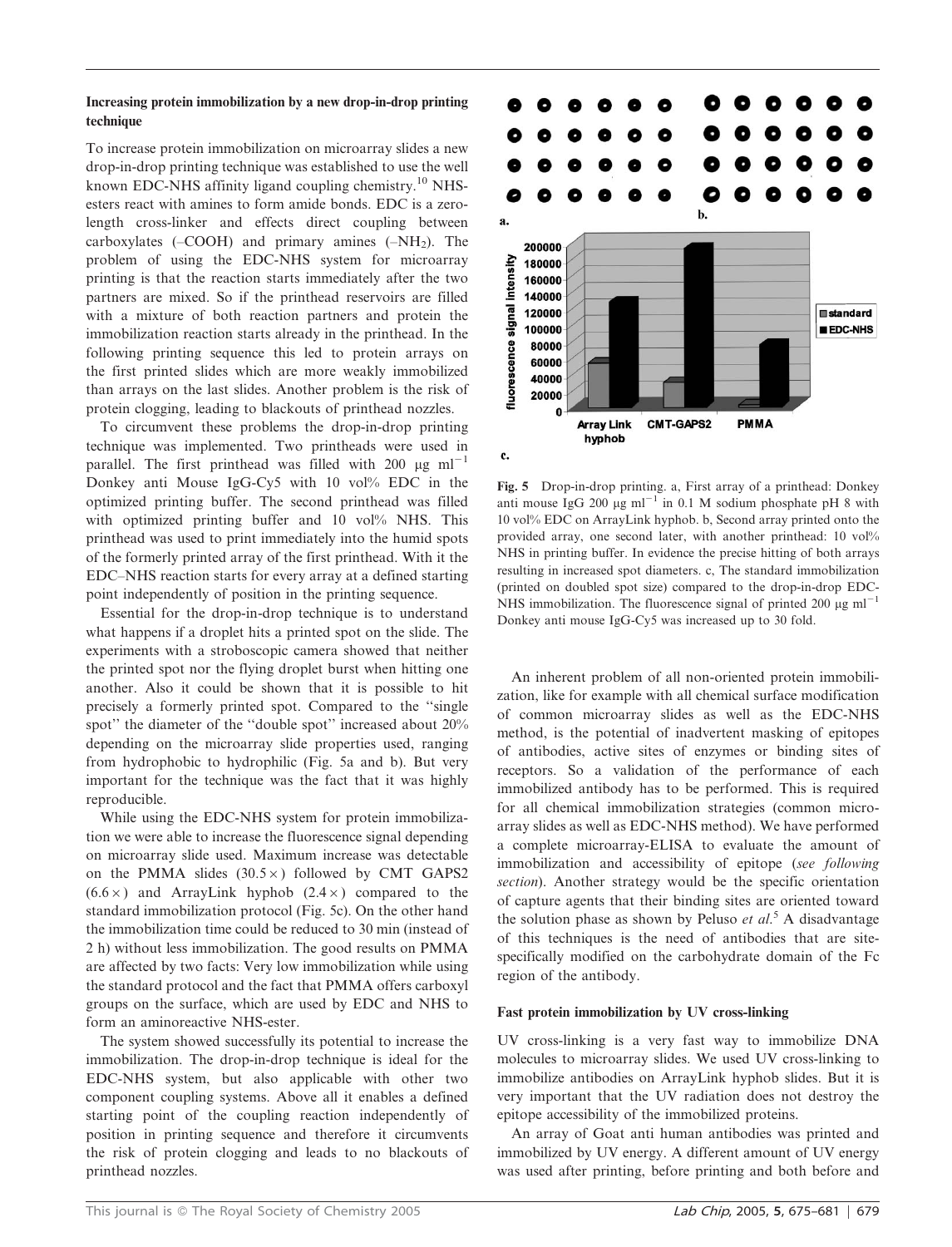after printing the arrays on the slide. As a control the standard protocol was performed. Afterwards the amount of immobilization and accessibility of epitope was evaluated by performing a microarray-ELISA.

In the experiments the concerns about destroying epitope did not come true. In contrast, the results showed almost doubled signal intensity of arrays on the UV cross-linked microarrays compared to the standard protocol (Fig. 6). But very importantly the UV cross-linking takes only about 2 min in contrast to 120 min immobilization time of the standard protocol. Particularly interesting are the high immobilization results of slides which were only pre-treated with UV radiation (before printing the array). We suppose the formation of ozone on the slide, which is very reactive and therefore enhancing the immobilization of antibodies. In consequence it could be shown that very fast UV cross-linking is applicable, at least for antibody microarrays.

## Microarray ELISA

Finally, the previously optimized printing buffer system (0.1 M sodium phosphate pH 8.0) was used to produce and perform a microarray ELISA and cross-check the data of the optimization experiments in an applied approach. A dilution series of BSA (100–12.5  $\mu$ g ml<sup>-1</sup>) was printed and immobilized on four different slides. As a negative control Donkey anti goat and Goat anti human Protein C antibodies  $(100 \text{ µg ml}^{-1})$ were used. For the printing the previously optimized printing buffer system was used. The arrays were immobilized and washed according to the standard protocol. Then the arrays were incubated with Mouse anti BSA (7.5  $\mu$ g ml<sup>-1</sup>) for 1 h at room temperature in a humid box. Afterwards the slides were washed once again according to the standard protocol. For detection the array was incubated with Donkey anti



Fig. 6 Arrays of Goat anti human antibodies were printed on ArrayLink hyphob slides. A different amount of UV energy was used for immobilization: after printing (600 mJ, 900 mJ), before and after printing (2  $\times$  600 mJ, 2  $\times$  999 mJ) and only before printing the arrays  $(1 \times pre 600 \text{ mJ}, 1 \times pre 999 \text{ mJ})$ . Immobilization and accessibility of epitope was evaluated by a microarray-ELISA. Almost doubled signal intensity of UV cross-linked microarrays was observed compared to the standard protocol, but requiring only 2 min immobilization time. UV pre-treatment of slides resulted also in increased immobilization, requiring no post-treatment. No antibody epitope damage was detectable.

Mouse IgG-Cy5 (7 5  $\mu$ g ml<sup>-1</sup>) for 1 h at room temperature in a light-protected humid box and washed with the standard protocol.

The result of the sandwich ELISA on different microarray slide types showed clearly a printed dilution series of BSA (Fig. 7), whereas the negative controls Goat anti human Protein C and Donkey anti Goat IgG spots showed only very low signal. With the experiment the application of the TopSpot printing system for functional protein microarray production is shown.

## **Conclusion**

We have optimized the highly parallel TopSpot printing system for protein microarray production using 24 channel printheads with a nozzle spacing of  $500 \mu m$ . The experiments ascertained carry-over and cross-talk free printing of protein microarrays. While using gas permeable foils or PDMS frames around the printhead reservoirs we reduced evaporation out of the printhead to a minimum during microarray printing. The printing buffer system was optimized biochemically and microfluidically, leading to CV of spot diameter on the microarray slide below 1% and therefore to highly reproducible protein microarray production. An integrated camera system was used for online quality control of the printing run. Two improved immobilization strategies were tested successfully. The drop-in-drop printing technique increased the signal up to 30 fold compared to the standard protocol. The very fast UV cross-linking was used to immobilize antibodies without a detectable effect on the performed microarray ELISA.

## **Outlook**

A new printhead washing station will be evaluated in further experiments. In contrast to the single washing station washing



Fig. 7 Microarray ELISA with a TopSpot printed antibody microarray: The arrays were incubated with Mouse anti BSA (7.5  $\mu$ g ml<sup>-1</sup>). For detection the array was incubated with Donkey anti Mouse IgG-Cy5 (7.5  $\mu$ g ml<sup>-1</sup>). The evaluation of fluorescence image showed clearly the printed dilution series of BSA, whereas the negative controls Goat anti human Protein C and Donkey anti Goat IgG spots showed only very low signal.